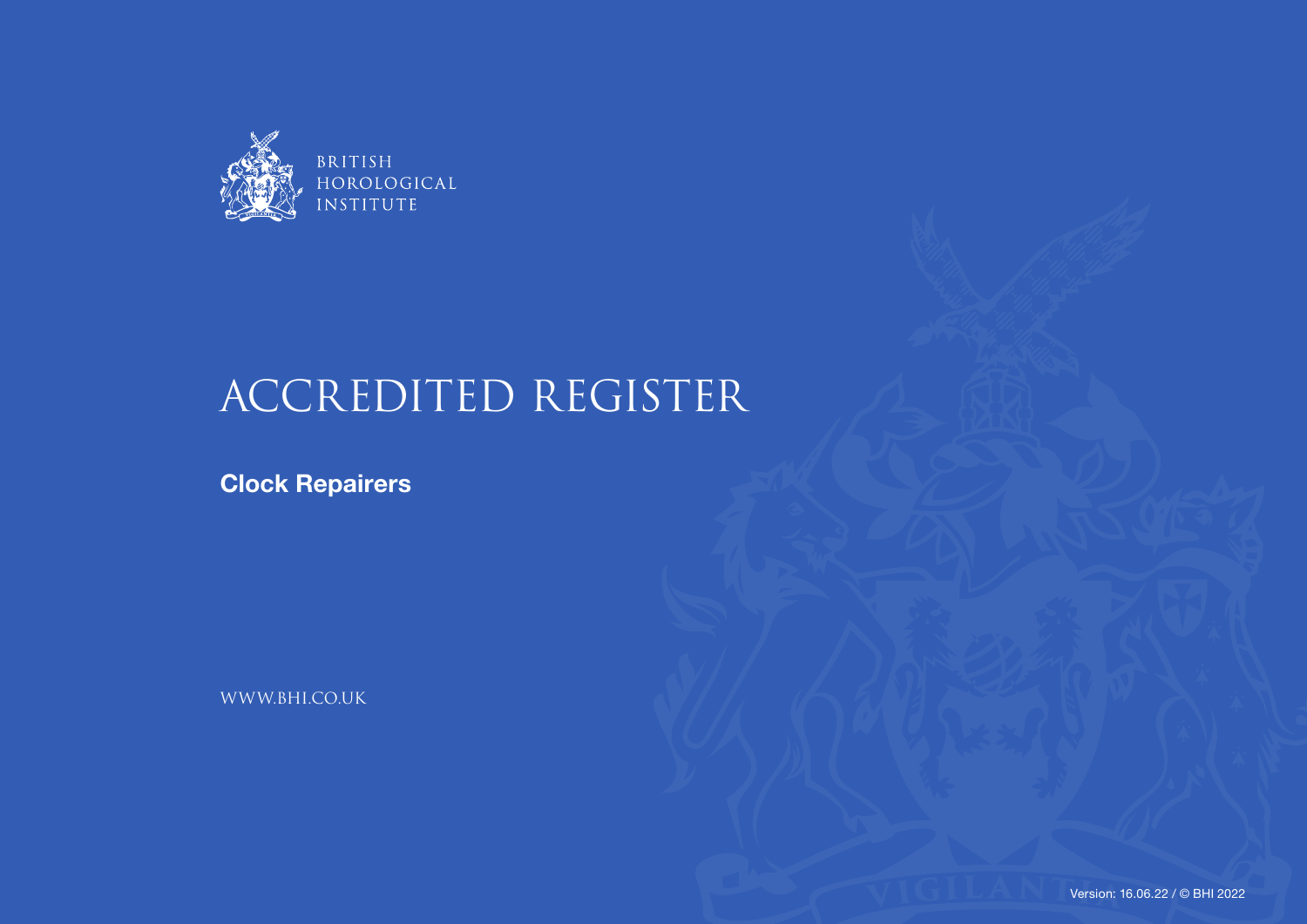| <b>Country</b> | <b>County</b>    | <b>Town</b>    | <b>Firstname</b> | <b>Surname</b> | <b>BHI</b><br>Qual | <b>Phone</b>  | <b>Email</b>                         | <b>Web Address</b>                              |
|----------------|------------------|----------------|------------------|----------------|--------------------|---------------|--------------------------------------|-------------------------------------------------|
| England        |                  |                |                  |                |                    |               |                                      |                                                 |
|                | Bedfordshire     | Dunstable      | <b>Brian</b>     | Groom          | <b>MBHI</b>        | 01525 872679  | brians.groom1@btinternet.com         |                                                 |
|                | Bedfordshire     | Dunstable      | David            | Reavell        | <b>CMBHI</b>       | 01582 665563  | david_rvll@yahoo.co.uk               |                                                 |
|                | Bedfordshire     | Dunstable      | James            | Chadburn       | <b>FBHI</b>        | 01525 221165  | info@jameschadburn.com               |                                                 |
|                | Bedfordshire     | Sandy          | Jason            | Abbott         | <b>MBHI</b>        | 01767 449437  | jason@tiempowatchrepairs.com         | www.tiempowatchrepairs.com                      |
|                | <b>Berkshire</b> | Hungerford     | Chris            | Bessent        | <b>MBHI</b>        | 01488 682277  | enquiries@theclockmaker.info         | www.theclockmaker.info<br>www.clocks4sale.co.uk |
|                | <b>Berkshire</b> | Newbury        | David            | Pawley         | <b>MBHI</b>        | 01635 33519   | clocksmith604@gmail.com              | www.towertime.co.uk                             |
|                | <b>Berkshire</b> | Reading        | Adam             | <b>Miles</b>   | <b>MBHI</b>        | 01189 793004  | adam@milesfunerals.com               | www.clockdoctors.co.uk                          |
|                | <b>Berkshire</b> | Reading        | ۱.               | Yealland       | <b>FBHI</b>        | 0118 947 0741 | theclockworkshop@hotmail.com         |                                                 |
|                | Berkshire        | Wokingham      | Shuajb           | Berisha        | <b>FBHI</b>        | 0118 375 8883 | info@orawatch.co.uk                  | www.orawatch.co.uk                              |
|                | Bristol          | <b>Bristol</b> | Clive            | <b>Best</b>    | <b>FBHI</b>        | 01761 206248  | clivebest@me.com                     |                                                 |
|                | Buckinghamshire  | Aylesbury      | B                | Frow           | <b>MBHI</b>        | 01296 433849  | beranns@btinternet.com               |                                                 |
|                | Buckinghamshire  | Buckingham     | Dan              | Clements       | <b>MBHI</b>        | 01280 735080  | dan@claydonclocks.com                |                                                 |
|                | Buckinghamshire  | Whitchurch     | Charles          | Matcham        | <b>MBHI</b>        | 07824 386386  | charles.matcham@stewartcharles.co.uk |                                                 |
|                | Cambridgeshire   | Cambridge      | <b>Brian</b>     | Jackson        | <b>MBHI</b>        | 01223 361003  |                                      | www.cambridgeantiqueclockrepairs.co.uk          |
|                | Cambridgeshire   | Peterborough   | Marvin           | Richards       | <b>MBHI</b>        | 01733 240340  | marvin310158@aol.com                 |                                                 |
|                | Cheshire         | Cheadle        | Michael          | <b>Berry</b>   | <b>FBHI</b>        | 0161 291 8518 | mike@longcaseclock.co.uk             | www.longcaseclock.co.uk                         |
|                | Cheshire         | Winsford       | Stephen          | Rose           | <b>MBHI</b>        | 07880 770950  | esjayar@hotmail.co.uk                |                                                 |
|                | Cornwall         | <b>Bodmin</b>  | Phillip          | Gale           | <b>FBHI</b>        | 07551 588538  | phillipgale47@gmail.com              |                                                 |
|                | Cornwall         | Perranporth    | Alan             | Johns          | <b>FBHI</b>        | 01872 572050  | alanjohns43@gmail.com                |                                                 |
|                | Cornwall         | Truro          | W                | Chiffers       | <b>MBHI</b>        | 01872 279819  | pchiffers@hotmail.com                |                                                 |
|                | Cumbria          | Egremont       | G                | Lewis          | <b>MBHI</b>        | 01946 820382  |                                      |                                                 |
|                | Cumbria          | Meathop        | Graham           | Powis          | <b>MBHI</b>        | 015395 52215  | grahampowis@btinternet.com           | www.clockrepaircumbria.co.uk                    |
|                | Derbyshire       | Ashbourne      | Robert           | James          | <b>MBHI</b>        | 01335 300220  | ra.james@btconnect.com               |                                                 |
|                | Derbyshire       | Derby          | Roy              | Wadsworth      | <b>MBHI</b>        | 01283 704018  | r.wadsworth46@gmail.com              |                                                 |
|                | Derbyshire       | Heanor         | John             | Reynolds       | <b>FBHI</b>        | 01773 535389  |                                      |                                                 |
|                | Devon            | Exeter         | Pete             | Mitchell       | <b>MBHI</b>        | 01392 841306  | pete.mitchell@stokecanonclocks.co.uk |                                                 |
|                | Devon            | Kingsteignton  | George           | Thomas         | <b>FBHI</b>        | 01626 363158  | geo_thos@yahoo.co.uk                 |                                                 |
|                | Devon            | Newton Abbot   | Lewis            | Spiller        | <b>MBHI</b>        | 01626 352193  | lewisspiller@hotmail.com             | www.gunterwatchmakers.co.uk                     |
|                | Devon            | Sidmouth       | Kenneth          | Woodley        | <b>CMBHI</b>       | 01395 568668  | kawjjw@gmail.com                     |                                                 |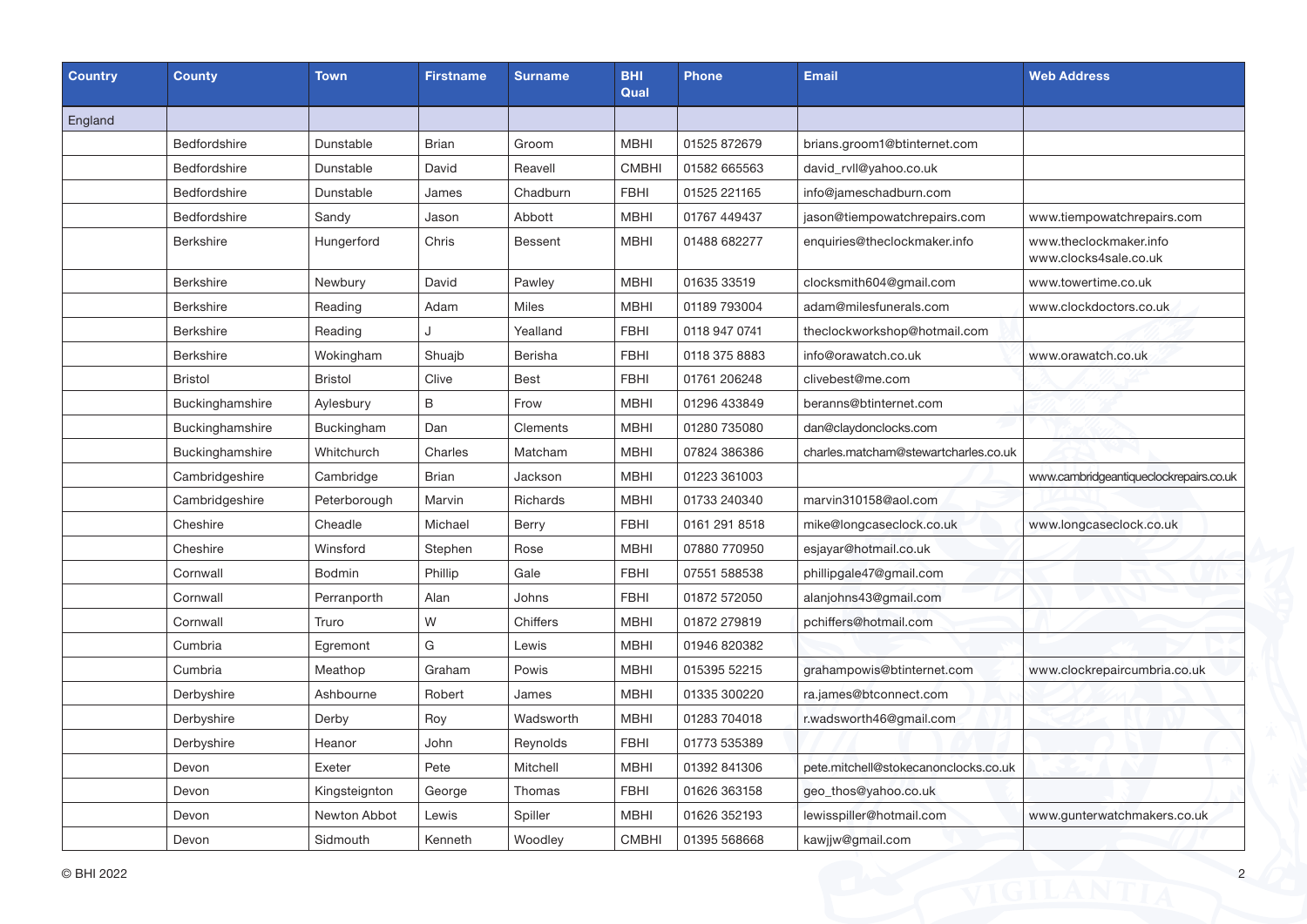| <b>Country</b> | <b>County</b>      | <b>Town</b>             | <b>Firstname</b> | <b>Surname</b> | <b>BHI</b><br>Qual | <b>Phone</b>  | <b>Email</b>                       | <b>Web Address</b>                |
|----------------|--------------------|-------------------------|------------------|----------------|--------------------|---------------|------------------------------------|-----------------------------------|
|                | Devon              | South Molton            | David            | Savin          | <b>MBHI</b>        | 01769 572028  | davidwsavin@gmail.com              |                                   |
|                | Devon              | Topsham                 | C                | Cartwright     | <b>MBHI</b>        | 01392 204879  | cc@FPCL.demon.co.uk                |                                   |
|                | Dorset             | Bournemouth             | M <sub>C</sub>   | Taylor         | <b>MBHI</b>        | 01202 429718  | info@bournemouthclocks.co.uk       | www.bournemouthclocks.co.uk       |
|                | Dorset             | Gillingham              | Paul             | Stone          | <b>CMBHI</b>       | 01747 823339  | Time-lord@btconnect.com            |                                   |
|                | East Riding        | <b>Bridlington</b>      | David            | Reveley        | <b>FBHI</b>        | 01262 609279  | clockcraft@btinternet.com          |                                   |
|                | <b>East Sussex</b> | Bexhill-On-Sea          | <b>Nick</b>      | Gauntlett      | <b>MBHI</b>        | 07768 490551  | nickgauntlett@hotmail.co.uk        |                                   |
|                | East Sussex        | <b>Brighton</b>         | Anna-Rose        | Kirk           | <b>FBHI</b>        | 07708 710234  | annarosekirk@gmail.com             | www.arkirkclocks.com              |
|                | East Sussex        | Brighton                | John             | Watcham        | <b>MBHI</b>        | 01273 623379  | watchamclocks@yahoo.com            |                                   |
|                | East Sussex        | Heathfield              | M                | Pitches        | <b>CMBHI</b>       | 01435 864983  |                                    |                                   |
|                | East Sussex        | Lewes                   | William          | <b>Bruce</b>   | <b>FBHI</b>        | 01273 473123  | bill@wfbruce.co.uk                 | www.wfbruce.co.uk                 |
|                | East Sussex        | St. Leonards-<br>On-Sea | Robert           | Wren           | <b>MBHI</b>        | 07774 750722  | wren500@btinternet.com             | www.robertwrenclocks.co.uk        |
|                | <b>East Sussex</b> | Wadhurst                | John             | Carpenter      | <b>CMBHI</b>       | 07988 151979  | iamticking@hotmail.co.uk           | www.antiqueclockrestore.co.uk     |
|                | East Yorkshire     | <b>Beverley</b>         | James            | Elliott        | <b>MBHI</b>        | 01482 881574  | esme81@hotmail.co.uk               |                                   |
|                | Essex              | <b>Billericay</b>       | Gary             | Bellefontaine  | <b>MBHI</b>        | 01277 655481  | info@bellefontainesjewellers.co.uk | www.bellefontainesjewellers.co.uk |
|                | <b>Essex</b>       | <b>Braintree</b>        | James            | Northwood      | <b>MBHI</b>        | 07450 988830  | lenor4h@hotmail.co.uk              |                                   |
|                | Essex              | Chelmsford              | Terence          | Pilgrim        | <b>MBHI</b>        | 01245 350800  | terencepilgrim@outlook.com         |                                   |
|                | Essex              | Dunmow                  | Peter            | Manning        | <b>FBHI</b>        | 01371 872369  | peter.clocks@btinternet.com        |                                   |
|                | Essex              | Kelvedon                | Chris            | Papworth       | <b>MBHI</b>        | 01376 573434  | chrislpapworth@btconnect.com       | www.kelvedonclocks.co.uk          |
|                | Essex              | Saffron Walden          | Howard           | Newman         | <b>FBHI</b>        | 01799 523316  | clocky@ntlworld.com                |                                   |
|                | Essex              | Westcliff-On-Sea        | Paul             | Williams       | <b>MBHI</b>        | 01702 472574  | paul@antiqueclock.co.uk            | www.antiqueclock.co.uk            |
|                | Gloucestershire    | Cheltenham              | Andrew           | Fleming        | <b>FBHI</b>        | 01451 810187  | andrew@fleming4clocks.co.uk        | www.fleming4clocks.co.uk          |
|                | Gloucestershire    | Cheltenham              | Roger            | Wolstencroft   | <b>MBHI</b>        | 01242 516022  |                                    |                                   |
|                | Gloucestershire    | Ruardean                | Mike             | Flannery       | <b>FBHI</b>        | 01594 861095  | mjpflannery@hotmail.com            |                                   |
|                | Greater Manchester | Manchester              | Stephen          | Taylor         | <b>MBHI</b>        | 0161 282 3924 | stevetaylormbhi@sky.com            | www.antiqueclocksnorthwest.co.uk  |
|                | Hampshire          | Hook                    | Mark             | Porter         | <b>MBHI</b>        | 01252 842676  | awporter1844@gmail.com             |                                   |
|                | Hampshire          | Portsmouth              | Robbie           | Martin         | <b>MBHI</b>        | 07939 272099  | clock_robbie02@yahoo.co.uk         |                                   |
|                | Hampshire          | Southampton             | D                | Raggett        | <b>MBHI</b>        | 023 8086 8937 | watchcraft.ttc@gmail.com           |                                   |
|                | Hampshire          | Twyford                 | Scott            | Jeffery        | <b>MBHI</b>        | 01962 808603  | hampshireclockworks@gmail.com      |                                   |
|                | Hampshire          | Winchester              | Richard          | Scorey         | <b>MBHI</b>        | 01962 864736  | richardscorey@yahoo.co.uk          |                                   |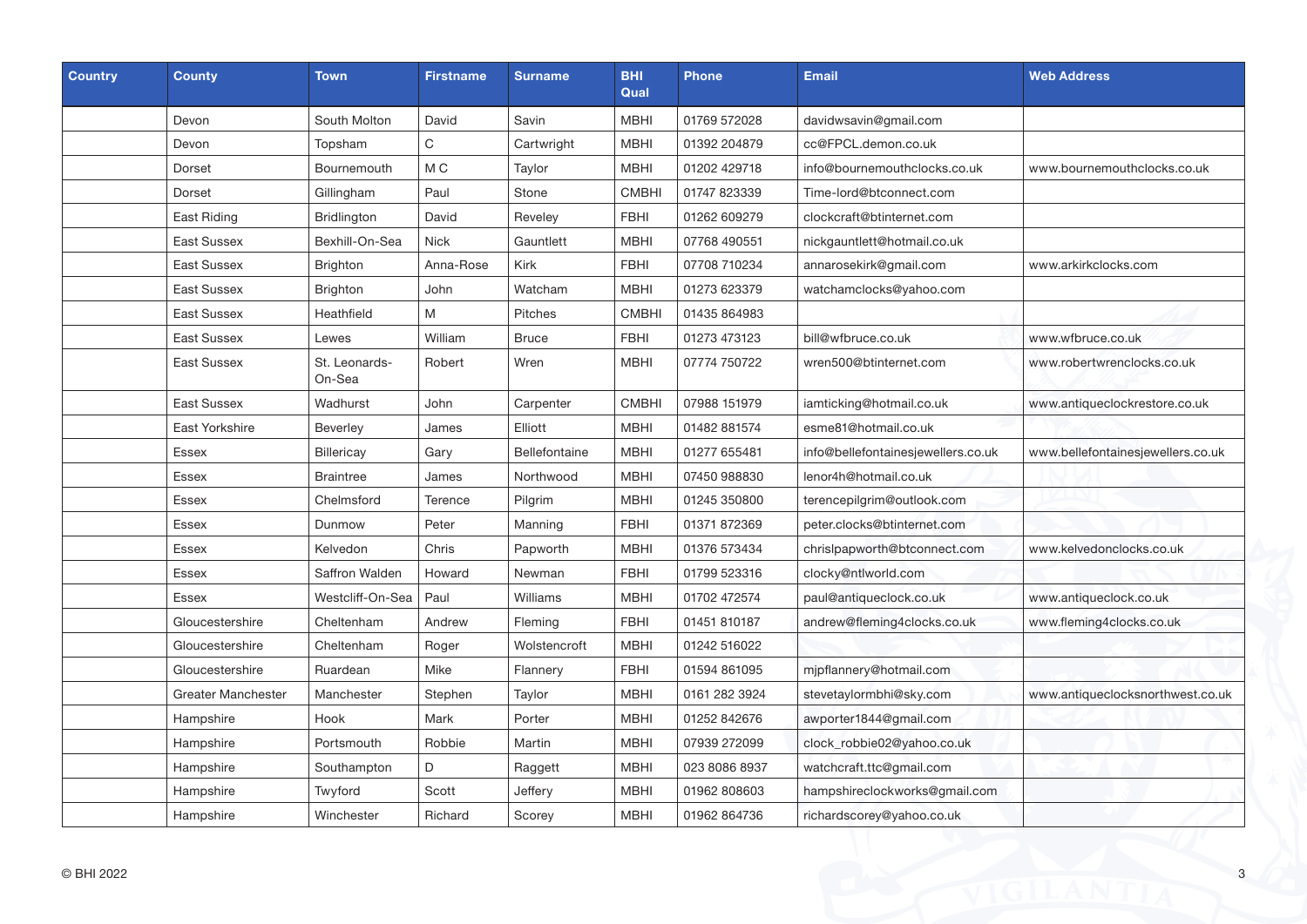| Country | <b>County</b>  | <b>Town</b>         | <b>Firstname</b> | <b>Surname</b> | <b>BHI</b><br>Qual | <b>Phone</b>                   | <b>Email</b>                             | <b>Web Address</b>                   |
|---------|----------------|---------------------|------------------|----------------|--------------------|--------------------------------|------------------------------------------|--------------------------------------|
|         | Hertfordshire  | <b>Barnet</b>       | George           | Kidd           | <b>MBHI</b>        | 020 8449 5830                  |                                          |                                      |
|         | Hertfordshire  | Hatfield            | Mark             | Wiles          | <b>FBHI</b>        | 020 8449 8067                  | tempus76@ntlworld.com                    | www.clock-watches.co.uk              |
|         | Hertfordshire  | Potters Bar         | E                | Doidge         | <b>MBHI</b>        | 01707 652084                   |                                          |                                      |
|         | Hertfordshire  | Potters Bar         | Geoffrey         | Blyth          | <b>CMBHI</b>       | 01707 663695                   | geoff.blyth@sky.com                      |                                      |
|         | Hertfordshire  | St. Albans          | Edward           | Wright         | <b>FBHI</b>        | 01727 850098                   | info@ejwright.co.uk                      | www.ejwright.co.uk                   |
|         | Hertfordshire  | St. Albans          | Steven           | Rolph          | <b>MBHI</b>        | 01727 821241                   | steven.rolph@btinternet.com              |                                      |
|         | Hertfordshire  | Tring               | B                | Staniforth     | MBHI               | 01442 824517                   |                                          |                                      |
|         | Kent           | Maidstone           | Martin           | Joyce          | <b>MBHI</b>        | 01622 209487                   | msjoyce@blueyonder.co.uk                 |                                      |
|         | Kent           | Cranbrook           | Anthony          | Gray           | <b>FBHI</b>        | 07860 378122                   | info@anthonygrayclocks.com               | www.anthonygrayclocks.com            |
|         | Kent           | Tonbridge           | John             | Mathieson      | <b>MBHI</b>        | 01732 359006                   | john@clockcare.co.uk                     | www.clockcare.co.uk                  |
|         | Kent           | Whitstable          | Paul             | Wrighton       | <b>MBHI</b>        | 01227 266490 /<br>07702 244064 | intergiblet@aol.com                      | www.paulwrightonclockrepair.co.uk    |
|         | Lancashire     | Lytham St.<br>Annes | Graham           | Smith          | <b>FBHI</b>        | 01253 794159                   | jgs_precision@btopenworld.com            |                                      |
|         | Lancashire     | Wigan               | M                | <b>McGuirk</b> | <b>MBHI</b>        | 01257 422504                   | mbmcguirk@yahoo.co.uk                    |                                      |
|         | Leicestershire | <b>Ibstock</b>      | Richard          | Page           | <b>CMBHI</b>       | 01530 260394                   | repairs@clockrepairsleicestershire.co.uk | www.clockrepairsleicestershire.co.uk |
|         | Leicestershire | Leicester           | M                | Sykes          | MBHI               | 0116 236 2510                  | info@clockandwatchrepairs.co.uk          | www.sykesjewellers.co.uk             |
|         | Leicestershire | Leicester           | Robert           | Jones          | <b>MBHI</b>        | 0116 262 7600                  | robertjoneswatches@btconnect.com         | www.robertajones.co.uk               |
|         | Leicestershire | Leicester           | Stephen          | Moore          | <b>FBHI</b>        | 0116 2368991                   | stephenmoore@clockdoctor.co.uk           | www.clockdoctor.co.uk                |
|         | Lincolnshire   | Grantham            | Sunil            | Silva          | <b>CMBHI</b>       | 07771 542973                   | kumari sunil@hotmail.com                 |                                      |
|         | Lincolnshire   | Lincoln             | Roy              | <b>Ellis</b>   | <b>FBHI</b>        | 01522<br>881790/525831         | roy_ellis40@msn.com                      | www.timepiecerepairs.co.uk           |
|         | Lincolnshire   | Stamford            | Craig            | Todd           | <b>MBHI</b>        | 07542 679263                   | craigatodd@gmail.com                     |                                      |
|         | Lincolnshire   | Stamford            | Robert           | Loomes         | <b>FBHI</b>        | 01780 481319                   | robertloomes@googlemail.com              | www.dialrestorer.co.uk               |
|         | London         | London              | David            | Newell         | <b>FBHI</b>        | 020 7836 1000                  | david.newell@mac.com                     |                                      |
|         | London         | London              | Elizabeth        | Gill           | <b>FBHI</b>        | 020 7732 8350                  | lizcgill@btinternet.com                  |                                      |
|         | London         | London              | G                | Gunthorpe      | <b>FBHI</b>        | 0208 459 3223                  | g.gunthorpe@btinternet.com               |                                      |
|         | London         | London              | Harold           | Greenberg      | <b>CMBHI</b>       | 0208 349 1179                  | haroldsgreenberg@hotmail.com             |                                      |
|         | London         | London              |                  | Walker         | <b>MBHI</b>        | 0207 629 3487                  |                                          |                                      |
|         | London         | London              | James            | Harris         | <b>MBHI</b>        | 020 8638 7890                  | james@harrishorology.com                 | www.harrishorology.com               |
|         | London         | London              | Jeff             | Rosson         | <b>FBHI</b>        | 0207 700 4119                  | jeff@cityclocks.com                      | www.cityclocks.com                   |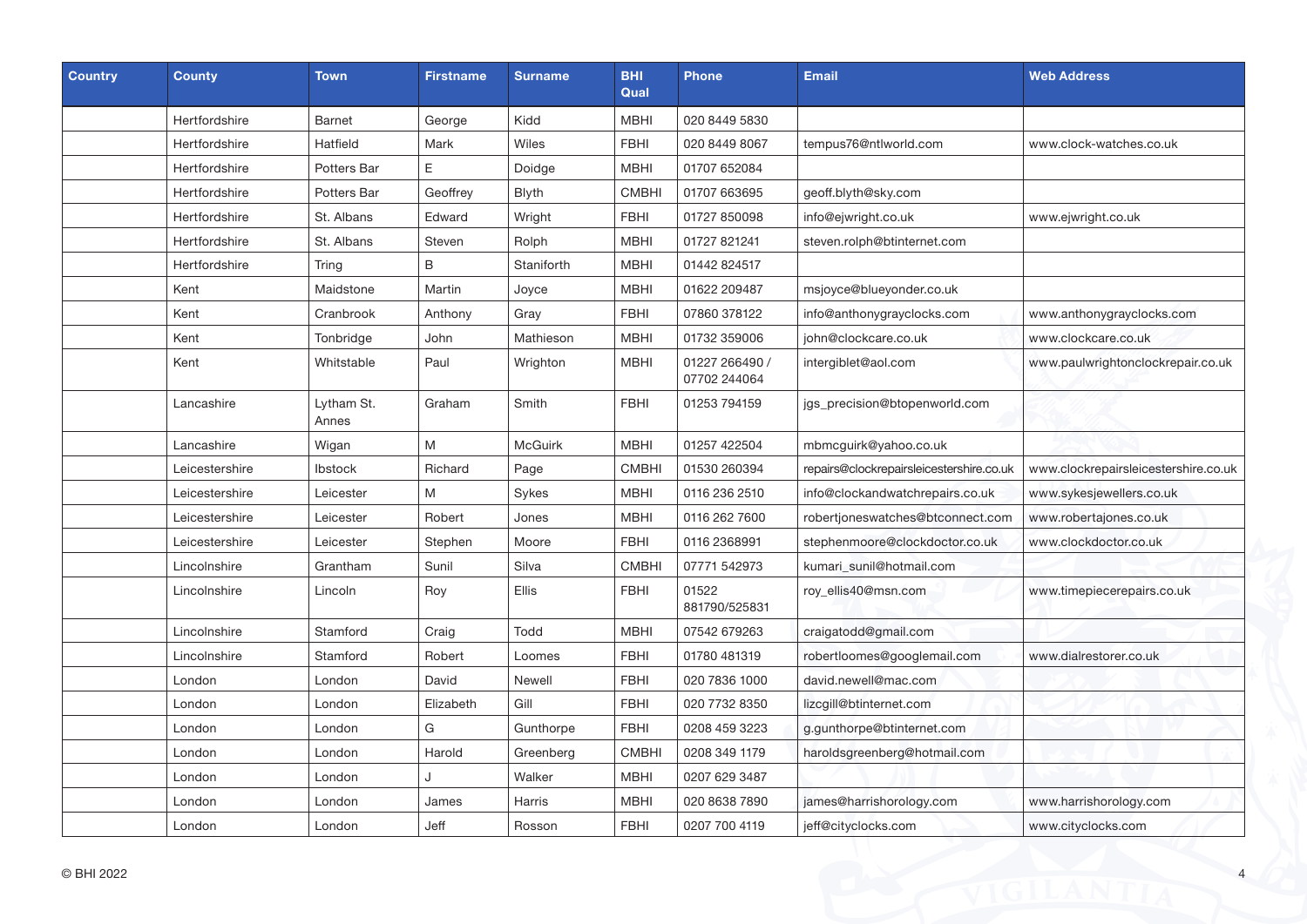| <b>Country</b> | <b>County</b>   | <b>Town</b>            | <b>Firstname</b> | <b>Surname</b>   | <b>BHI</b><br>Qual | <b>Phone</b>  | <b>Email</b>                        | <b>Web Address</b>                 |
|----------------|-----------------|------------------------|------------------|------------------|--------------------|---------------|-------------------------------------|------------------------------------|
|                | London          | London                 | L                | <b>Blowes</b>    | <b>FBHI</b>        | 0208 471 6726 |                                     |                                    |
|                | London          | London                 | Russell          | Talerman         | <b>FBHI</b>        | 020 74910625  | info@russelltalerman.com            | www.russelltalerman.com            |
|                | London          | London                 | $\vee$           | Leonard          | <b>FBHI</b>        | 0208 452 2653 | theleonards.184@btinternet.com      |                                    |
|                | London          | London                 | W                | Salisbury        |                    | 0207 723 4154 | mail@williammansell.co.uk           | www.williammansell.co.uk           |
|                | London          | London                 | Zuber            | Matin            | LBHI               | 020 7289 0598 | z.matin@amtrn.plus.com              |                                    |
|                | Middlesex       | Wembley                | Patrick          | Oliver           | <b>MBHI</b>        | 020 8903 6585 | jackieoliver@tiscali.co.uk          |                                    |
|                | Norfolk         | Great Yarmouth         |                  | Cox & Son        | LBHI               | 01493 842719  |                                     |                                    |
|                | <b>Norfolk</b>  | King's Lynn            | $\mathsf{R}$     | Seaman           | <b>MBHI</b>        | 01553 777206  |                                     |                                    |
|                | <b>Norfolk</b>  | Norwich                | Richard          | Simmonds         | <b>MBHI</b>        | 01508 493878  | richard@clockmaking.co.uk           |                                    |
|                | <b>Norfolk</b>  | Norwich                | Simon            | Michlmayr        | <b>FBHI</b>        | 01603 403687  | admin@michlmayr.com                 | www.michlmayr.com                  |
|                | North Yorkshire | Scarborough            | Alistair         | Morris           | <b>MBHI</b>        | 01723 350100  | amorrisclockmaker@gmail.com         |                                    |
|                | North Yorkshire | Skipton                | Richard          | Arnold           | <b>FBHI</b>        | 01729 851564  | richardharnold@icloud.com           |                                    |
|                | Nottinghamshire | Worksop                | Ross             | Alcock           | <b>FBHI</b>        | 01909 488866  | info@sortyourclock.co.uk            | www.sortyourclock.co.uk            |
|                | Oxfordshire     | Banbury                | Andrew           | McLennan         | <b>FBHI</b>        | 01295 262390  | info@timeaftertimeclockmakers.co.uk | www.timeaftertimeclockmakers.co.uk |
|                | Oxfordshire     | <b>Burford</b>         | Thomas           | Ellis-Rees       | <b>MBHI</b>        | 01993 822132  | ask@thomasellis-rees.co.uk          | www.thomasellis-rees.co.uk         |
|                | Oxfordshire     | <b>Chipping Norton</b> | Rupert           | Parsons          | <b>MBHI</b>        | 01608 646445  | rupertparsons@yahoo.co.uk           | www.rupertparsons.co.uk            |
|                | Oxfordshire     | Oxford                 | Jeremy           | Barrow           | <b>MBHI</b>        | 01865 205321  | jbarrow@oxclock.co.uk               |                                    |
|                | Oxfordshire     | Oxford                 | Lucy             | Herbert          | <b>MBHI</b>        | 07455 240835  | rlclockwork@gmail.com               | www.runninglikeclockwork.com       |
|                | Oxfordshire     | Oxford                 | Neville          | Clark            | <b>MBHI</b>        | 01993 883124  | neville@isisclocks.co.uk            |                                    |
|                | Oxfordshire     | Oxford                 | Peter            | Meecham          | <b>MBHI</b>        | 01993 830215  | peter.meecham@zen.co.uk             |                                    |
|                | Oxfordshire     | Wallingford            | Christopher      | Gamester         | <b>MBHI</b>        | 01491 839953  | cagamester@hotmail.co.uk            |                                    |
|                | Oxfordshire     | Witney                 | Steven           | Fletcher         | <b>MBHI</b>        | 01993 772123  | steven.fletcher@clockworkshop.co.uk | www.clockworkshop.co.uk            |
|                | Rutland         | Oakham                 | Huw              | <b>Matravers</b> | <b>MBHI</b>        | 07766 316583  | info@huwmatraversclocks.co.uk       | www.huwmatraversclocks.co.uk       |
|                | Rutland         | Oakham                 | Robert           | Ovens            | <b>MBHI</b>        | 01572 822529  | rfovens@yahoo.co.uk                 |                                    |
|                | Shropshire      | Bridgnorth             | Christopher      | Oliver           | <b>MBHI</b>        | 01746 762014  |                                     |                                    |
|                | Shropshire      | Ellesmere              | Vito             | Sanchi           | <b>MBHI</b>        | 01691 622282  | vitosanchi@hotmail.com              |                                    |
|                | Shropshire      | Shrewsbury             | Siro             | Poli             | <b>FBHI</b>        | 01743 871128  | info@theclockrepairer.co.uk         | www.theclockrepairer.co.uk         |
|                | Shropshire      | Shrewsbury             | Tyler            | Davies           | <b>MBHI</b>        | 07713 989504  | TJDhorology@gmail.com               |                                    |
|                | Shropshire      | Telford                | G                | Gibbons          | <b>MBHI</b>        | 01952 595119  | gibbkes@aol.com                     |                                    |
|                | Somerset        | <b>Bath</b>            | Tim              | <b>Bankes</b>    | <b>MBHI</b>        | 07713403653   | tgbankes@gmail.com                  |                                    |
|                | Somerset        | <b>Bath</b>            | Guy              | Gibbons          | <b>MBHI</b>        | 01225 481724  | charlcombe@btinternet.com           |                                    |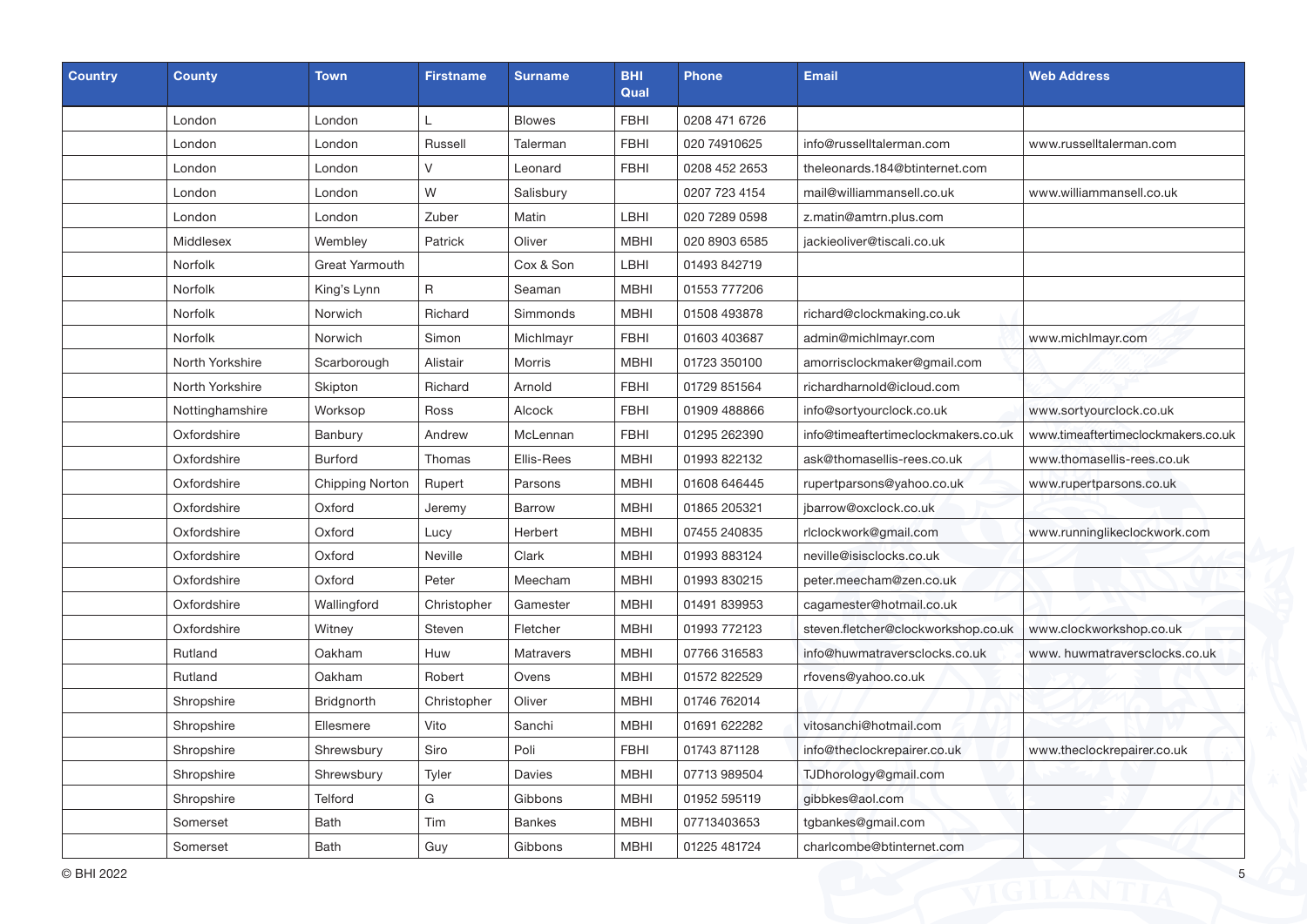| Country | <b>County</b>        | <b>Town</b>             | <b>Firstname</b> | <b>Surname</b> | <b>BHI</b><br>Qual | <b>Phone</b>  | <b>Email</b>                     | <b>Web Address</b>                |
|---------|----------------------|-------------------------|------------------|----------------|--------------------|---------------|----------------------------------|-----------------------------------|
|         | Somerset             | <b>Bath</b>             | Stephen          | Taylor         | <b>MBHI</b>        | 01761 412361  |                                  |                                   |
|         | Somerset             | <b>Bath</b>             | Symon            | Boyd           | <b>FBHI</b>        | 01761 568050  | Timsburyclocks@gmail.com         | www.timsburyclocks.com            |
|         | Somerset             | Chard                   | Peter            | Watkinson      | <b>FBHI</b>        | 01460 67320   | peter@towerclock.plus.com        |                                   |
|         | Somerset             | Yeovil                  | Gordon           | Smith          | <b>MBHI</b>        | 01935 817771  | gms173@yahoo.co.uk               |                                   |
|         | Somerset             | Yeovil                  | lan              | Cherkas        | <b>MBHI</b>        | 01935 713333  | info@ukclocks.com                | www.ukclocks.com                  |
|         | South Yorkshire      | Sheffield               | J                | Wild           | <b>FBHI</b>        | 0114 2745693  | malcolm@j-m-w.co.uk              | www.j-m-w.co.uk                   |
|         | Staffordshire        | Burton-On-Trent         | David            | Nathan         | <b>FBHI</b>        | 01283 319019  | david.l.nathan@outlook.com       | www.timepiecedoctor.co.uk         |
|         | Staffordshire        | Stafford                | David            | Beadle         | <b>MBHI</b>        | 01785 663275  | david@beadleclocks.uk            |                                   |
|         | Staffordshire        | Stafford                | Ryszard          | Sliwinski      | <b>FBHI</b>        | 01785 252845  | risliwinsk@outlook.com           |                                   |
|         | Suffolk              | <b>Beccles</b>          | Brian            | Kerridge       | <b>FBHI</b>        | 07870 978759  | brianwk@btinternet.com           |                                   |
|         | Suffolk              | Felixstowe              | David            | Creasey        | <b>MBHI</b>        | 01394 823642  | david@davidcreasey.net           |                                   |
|         | Suffolk              | Ipswich                 | Arthur           | Wright         | <b>FBHI</b>        | 01473 464748  | jan.wright@btinternet.com        |                                   |
|         | Suffolk              | Ipswich                 | Stella           | Haward         | <b>FBHI</b>        | 07899 890400  | dicky_tickers@yahoo.co.uk        | www.dickytickers.co.uk            |
|         | Suffolk              | Newmarket               | Phillip          | Green          | <b>MBHI</b>        | 01638 660506  | phillipzgreen@hotmail.com        |                                   |
|         | Suffolk              | Sudbury                 | Ε                | Negus          | <b>MBHI</b>        | 01787 313352  |                                  |                                   |
|         | Surrey               | Cranleigh               | Peter            | Hopkins        | <b>MBHI</b>        | 01483 278201  |                                  |                                   |
|         | Surrey               | New Malden              | Mark             | Rowe           | <b>MBHI</b>        | 020 8605 0331 | ma.rowe@btopenworld.com          | www.theclockgallery.co.uk         |
|         | Surrey               | New Malden              | Robert           | van Bueren     | <b>FBHI</b>        | 020 8942 6657 | robert@uniqueclocks.london       | www.uniqueclocks.london           |
|         | Tyne & Wear          | Sunderland              | $\cdot$          | Collinson      | LBHI               | 0191 5675394  | time1ord@aol.com                 | www.collinsonssunderland.com      |
|         | Warwickshire         | Nuneaton                |                  | Spiby          | <b>MBHI</b>        | 01455 290113  |                                  |                                   |
|         | Warwickshire         | Stratford-Upon-<br>Avon | Christopher      | Poel           | <b>MBHI</b>        | 01564 782978  | chrispoel34@hotmail.com          |                                   |
|         | Warwickshire         | Studley                 | Matthew          | <b>Butler</b>  | <b>MBHI</b>        | 01527 857850  | aworldoftime@gmail.com           | www.aworldoftime.co.uk            |
|         | <b>West Midlands</b> | Birmingham              | Francis          | Johnson        | <b>MBHI</b>        | 0121 373 3352 |                                  |                                   |
|         | West Midlands        | Birmingham              | Mathew           | Porton         | <b>FBHI</b>        | 07976 245415  | info@clockserviceandrepair.co.uk | www.clockserviceandrepair.co.uk   |
|         | <b>West Midlands</b> | <b>Sutton Coldfield</b> | C                | Dodds          | <b>MBHI</b>        | 0121 323 4232 | cmj1dodds@yahoo.co.uk            |                                   |
|         | West Midlands        | West Bromwich           | Martin           | <b>Butcher</b> | <b>FBHI</b>        | 01902 423308  | martinbutcher@rudells.com        |                                   |
|         | <b>West Sussex</b>   | <b>Bognor Regis</b>     | Derek            | Frampton       | <b>MBHI</b>        | 01243 860909  | derek-frampton@hotmail.co.uk     |                                   |
|         | <b>West Sussex</b>   | Chichester              | Malcolm          | Archer         | <b>FBHI</b>        | 01243 811628  | marcher295@btinternet.com        | www.malcolmarcherclockmaker.co.uk |
|         | <b>West Sussex</b>   | Horsham                 | Paul             | Sewell         | <b>FBHI</b>        | 01403 240069  | westsussexclocks@btinternet.com  | www.westsussexclocks.co.uk        |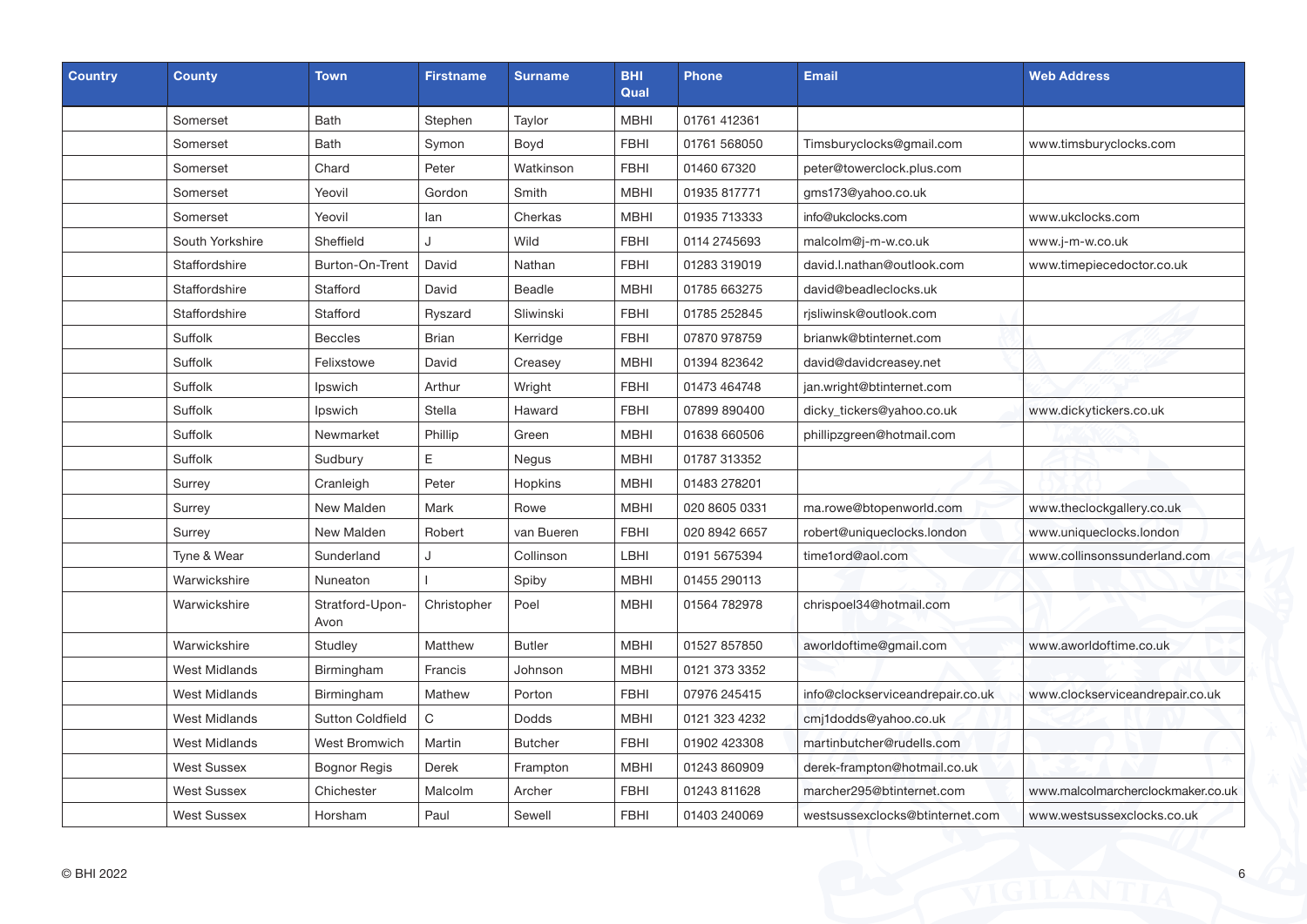| <b>Country</b> | <b>County</b>         | <b>Town</b>             | <b>Firstname</b> | <b>Surname</b>     | <b>BHI</b><br>Qual | <b>Phone</b>  | <b>Email</b>                   | <b>Web Address</b>             |
|----------------|-----------------------|-------------------------|------------------|--------------------|--------------------|---------------|--------------------------------|--------------------------------|
|                | <b>West Sussex</b>    | Littlehampton           | Dale             | Sardeson           | <b>MBHI</b>        | 07989 462775  | dale.sardeson@gmail.com        | www.sardesonhorology.com       |
|                | <b>West Sussex</b>    | Midhurst                | Geoff            | Allnutt            | <b>MBHI</b>        | 01730 813495  | geoff@littlecogs.com           |                                |
|                | <b>West Sussex</b>    | Midhurst                | Timothy          | Hughes             | <b>MBHI</b>        | 01730 817104  | tim@tmhughes.co.uk             |                                |
|                | <b>West Sussex</b>    | Pulborough              | Stephen          | Jackman            | <b>FBHI</b>        | 01798 831286  | stephenjackman@hotmail.com     | www.clockcourses.co.uk         |
|                | <b>West Sussex</b>    | Worthing                | Frank            | Patten             | <b>MBHI</b>        | 07730 759564  | frankbpatten@yahoo.co.uk       | www.frankpatten.co.uk          |
|                | <b>West Sussex</b>    | Worthing                | Tim              | Wheeler            | <b>MBHI</b>        | 01903 207656  | wheelersclocks@gmail.com       | http://wheelersclocks.co.uk/   |
|                | <b>West Yorkshire</b> | <b>Bradford</b>         | Anthony          | <b>Mills</b>       | <b>FBHI</b>        | 01535 270553  | aj.mills@hotmail.com           |                                |
|                | <b>West Yorkshire</b> | Huddersfield            | Peter            | Donohue            | <b>MBHI</b>        | 01484 605660  | donohp@aol.com                 |                                |
|                | West Yorkshire        | <b>Ilkley</b>           | <b>Brian</b>     | Stephen            | MBHI               | 01943 879585  |                                |                                |
|                | <b>West Yorkshire</b> | Keighley                | David            | <b>Barker</b>      | <b>FBHI</b>        | 01535 606306  | barkorology@hotmail.com        |                                |
|                | Wiltshire             | Corsham                 | Richard          | Stuart             | <b>MBHI</b>        | 07917 335700  | richard@antiqueclockwise.com   | www.antiqueclockwise.com       |
|                | Wiltshire             | Devizes                 | David            | Rider              | <b>MBHI</b>        | 01380 816773  | mail@timerestored.co.uk        | www.timerestored.co.uk         |
|                | Wiltshire             | Figheldean              | Peter            | George             | <b>MBHI</b>        | 01980670570   | admin@rockleyclocks.co.uk      | www.rockleyclocks.co.uk        |
|                | Wiltshire             | Marlborough             | Henry            | <b>Bowler-Reed</b> | <b>MBHI</b>        | 01672 563544  | mail@timerestored.co.uk        | www.timerestored.co.uk         |
|                | Wiltshire             | Salisbury               | Jon              | Van de Geer        | MBHI               | 01722 412841  |                                |                                |
|                | Wiltshire             | Warminster              | Peter            | George             | <b>MBHI</b>        | 01985 220225  | admin@rockleyclocks.co.uk      | www.rockleyclocks.co.uk        |
|                | Worcestershire        | Kidderminster           | Nigel            | Stickley           | <b>FBHI</b>        | 01299 827387  |                                |                                |
|                | Worcestershire        | Stourport-On-<br>Severn | Tony             | Stone              | <b>FBHI</b>        | 07814 821461  |                                | $\sim$                         |
|                | Worcestershire        | Worcester               | M                | Leach              | <b>MBHI</b>        | 01684 573673  | sales@leachjewellers.com       |                                |
| Ireland        |                       |                         |                  |                    |                    |               |                                |                                |
|                | County Down           | Newcastle               | Peter            | Law                | <b>FBHI</b>        | 028 437 22512 | lawsjewellers@hotmail.co.uk    |                                |
|                | County Fermanagh      | Enniskillen             | Raymond          | Farrelly           | <b>MBHI</b>        | 028 66328776  | r.farrelly@talktalk.net        | www.antiqueclocksireland.co.uk |
|                | County Galway         | Loughrea                | Alan             | Tully              | <b>FBHI</b>        | 091884007     | alantul@gmail.com              |                                |
| Scotland       |                       |                         |                  |                    |                    |               |                                |                                |
|                | East Lothian          | North Berwick           | Mark             | <b>Baird</b>       | <b>MBHI</b>        | 07582 383372  | markbairdclocks@gmail.com      | www.markbairdclocks.com        |
|                |                       | Orkney                  | Darren           | Cox                | <b>MBHI</b>        | 07779 791208  | darrenclocks@yahoo.co.uk       |                                |
|                | Fife                  | Cupar                   | Eric             | Young              | <b>MBHI</b>        | 01334 653477  | t-young-jeweller@btconnect.com |                                |
|                | Fife                  | Newport-On-Tay          | Angus            | <b>Brown</b>       | <b>FBHI</b>        | 07879 426536  | info@angusbrownclocks.co.uk    |                                |
|                | Lanarkshire           | Glasgow                 | Kenneth          | Chapelle           | <b>FBHI</b>        | 0141 334 7766 | kennethchapelle@outlook.com    |                                |
|                | Midlothian            | Edinburgh               | Jon              | Reglinski          | MBHI               | 0131 5561420  | ritchie.clocks@gmail.com       | www.jamesritchieclocks.co.uk   |